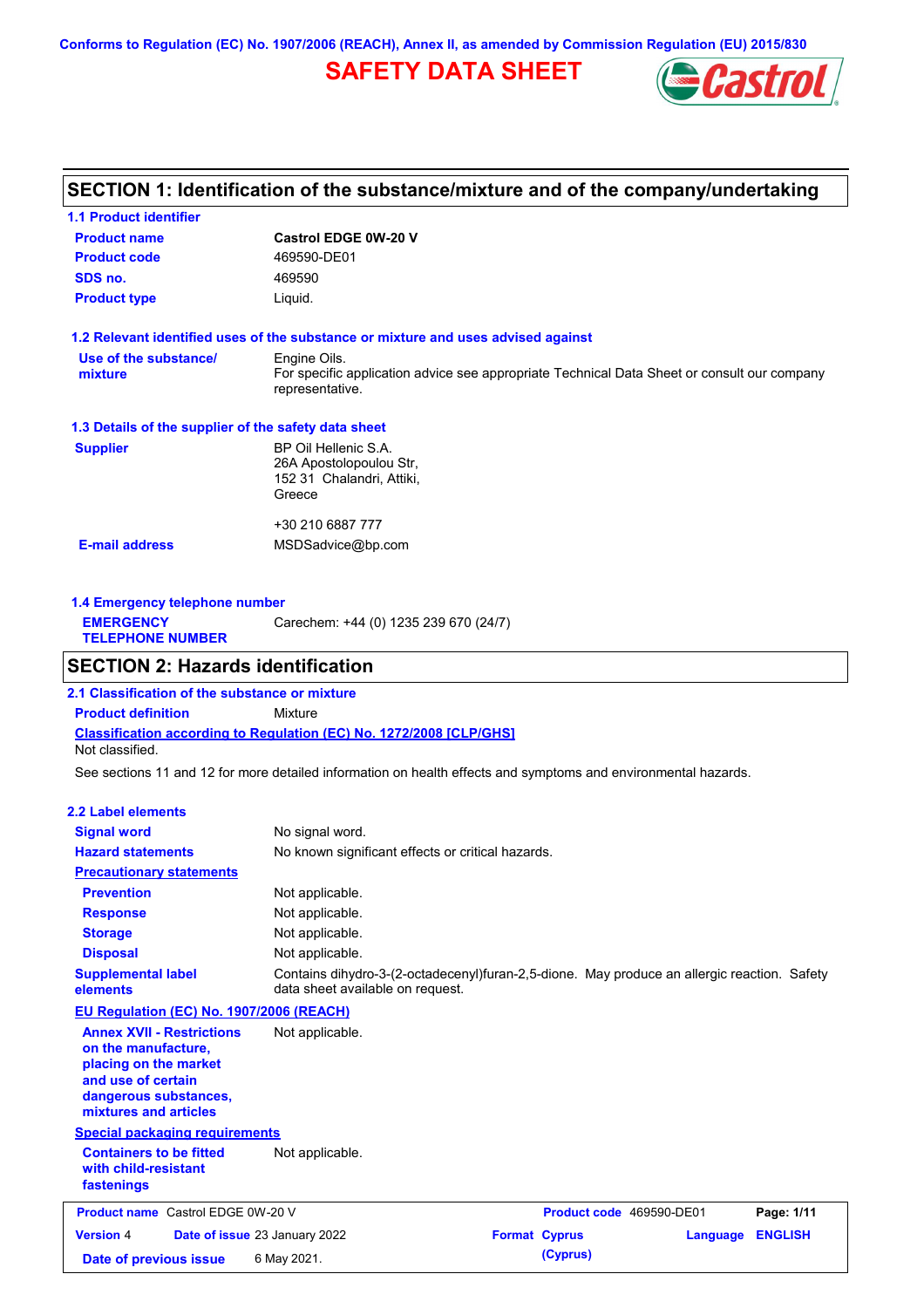# **SECTION 2: Hazards identification**

| <b>Tactile warning of danger</b>                                                                                         | Not applicable.                                                                                                                                                                                                          |
|--------------------------------------------------------------------------------------------------------------------------|--------------------------------------------------------------------------------------------------------------------------------------------------------------------------------------------------------------------------|
| 2.3 Other hazards                                                                                                        |                                                                                                                                                                                                                          |
| <b>Results of PBT and vPvB</b><br>assessment                                                                             | Product does not meet the criteria for PBT or vPvB according to Regulation (EC) No. 1907/2006,<br>Annex XIII.                                                                                                            |
| <b>Product meets the criteria</b><br>for PBT or vPvB according<br>to Regulation (EC) No.<br><b>1907/2006, Annex XIII</b> | This mixture does not contain any substances that are assessed to be a PBT or a vPvB.                                                                                                                                    |
| Other hazards which do<br>not result in classification                                                                   | Defatting to the skin.<br>USED ENGINE OILS<br>Used engine oil may contain hazardous components which have the potential to cause skin<br>cancer.<br>See Toxicological Information, section 11 of this Safety Data Sheet. |

### **SECTION 3: Composition/information on ingredients**

### **3.2 Mixtures**

**Mixture Product definition**

Highly refined base oil (IP 346 DMSO extract < 3%). Proprietary performance additives.

| <b>Product/ingredient</b><br>name                         | <b>Identifiers</b>                                                                   | $\%$       | <b>Regulation (EC) No.</b><br>1272/2008 [CLP] | <b>Type</b>                                                                                                                                                                                                               |
|-----------------------------------------------------------|--------------------------------------------------------------------------------------|------------|-----------------------------------------------|---------------------------------------------------------------------------------------------------------------------------------------------------------------------------------------------------------------------------|
| Distillates (petroleum), hydrotreated<br>heavy paraffinic | REACH #: 01-2119484627-25<br>EC: 265-157-1<br>CAS: 64742-54-7<br>Index: 649-467-00-8 | ≥50 - ≤75  | Asp. Tox. 1, H304                             | $[1] % \includegraphics[width=0.9\columnwidth]{figures/fig_10.pdf} \caption{The figure shows the number of times on the right panel. The left panel shows the number of times on the right panel.} \label{fig:fig_11}} %$ |
| bis(nonylphenyl)amine                                     | REACH #: 01-2119488911-28 ≤3<br>EC: $253-249-4$<br>CAS: 36878-20-3                   |            | Aquatic Chronic 4, H413                       | [1]                                                                                                                                                                                                                       |
| dihydro-3-(2-octadecenyl)furan-<br>2,5-dione              | REACH #: 01-2120120387-61<br>$EC: 266-561-0$<br>CAS: 67066-88-0                      | $\leq 0.3$ | Skin Irrit. 2, H315<br>Skin Sens. 1B, H317    | $[1]$                                                                                                                                                                                                                     |

### **Type**

[1] Substance classified with a health or environmental hazard

[2] Substance with a workplace exposure limit

[3] Substance meets the criteria for PBT according to Regulation (EC) No. 1907/2006, Annex XIII

[4] Substance meets the criteria for vPvB according to Regulation (EC) No. 1907/2006, Annex XIII

[5] Substance of equivalent concern

[6] Additional disclosure due to company policy

Occupational exposure limits, if available, are listed in Section 8.

### **SECTION 4: First aid measures**

### **4.1 Description of first aid measures**

| Eye contact                       | In case of contact, immediately flush eyes with plenty of water for at least 15 minutes. Eyelids<br>should be held away from the eyeball to ensure thorough rinsing. Check for and remove any<br>contact lenses. Get medical attention.             |
|-----------------------------------|-----------------------------------------------------------------------------------------------------------------------------------------------------------------------------------------------------------------------------------------------------|
| <b>Skin contact</b>               | Wash skin thoroughly with soap and water or use recognised skin cleanser. Remove<br>contaminated clothing and shoes. Wash clothing before reuse. Clean shoes thoroughly before<br>reuse. Get medical attention if irritation develops.              |
| <b>Inhalation</b>                 | If inhaled, remove to fresh air. In case of inhalation of decomposition products in a fire,<br>symptoms may be delayed. The exposed person may need to be kept under medical<br>surveillance for 48 hours. Get medical attention if symptoms occur. |
| Ingestion                         | Do not induce vomiting unless directed to do so by medical personnel. Get medical attention if<br>symptoms occur.                                                                                                                                   |
| <b>Protection of first-aiders</b> | No action shall be taken involving any personal risk or without suitable training.                                                                                                                                                                  |

### **4.2 Most important symptoms and effects, both acute and delayed**

See Section 11 for more detailed information on health effects and symptoms.

#### **Potential acute health effects**

**Inhalation** Exposure to decomposition products may cause a health hazard. Serious effects may be delayed following exposure.

| <b>Product name</b> Castrol EDGE 0W-20 V |                                                              | <b>Product code</b> 469590-DE01 |          | Page: 2/11              |  |
|------------------------------------------|--------------------------------------------------------------|---------------------------------|----------|-------------------------|--|
| <b>Version 4</b>                         | <b>Date of issue 23 January 2022</b><br><b>Format Cyprus</b> |                                 |          | <b>Language ENGLISH</b> |  |
| 6 May 2021.<br>Date of previous issue    |                                                              |                                 | (Cyprus) |                         |  |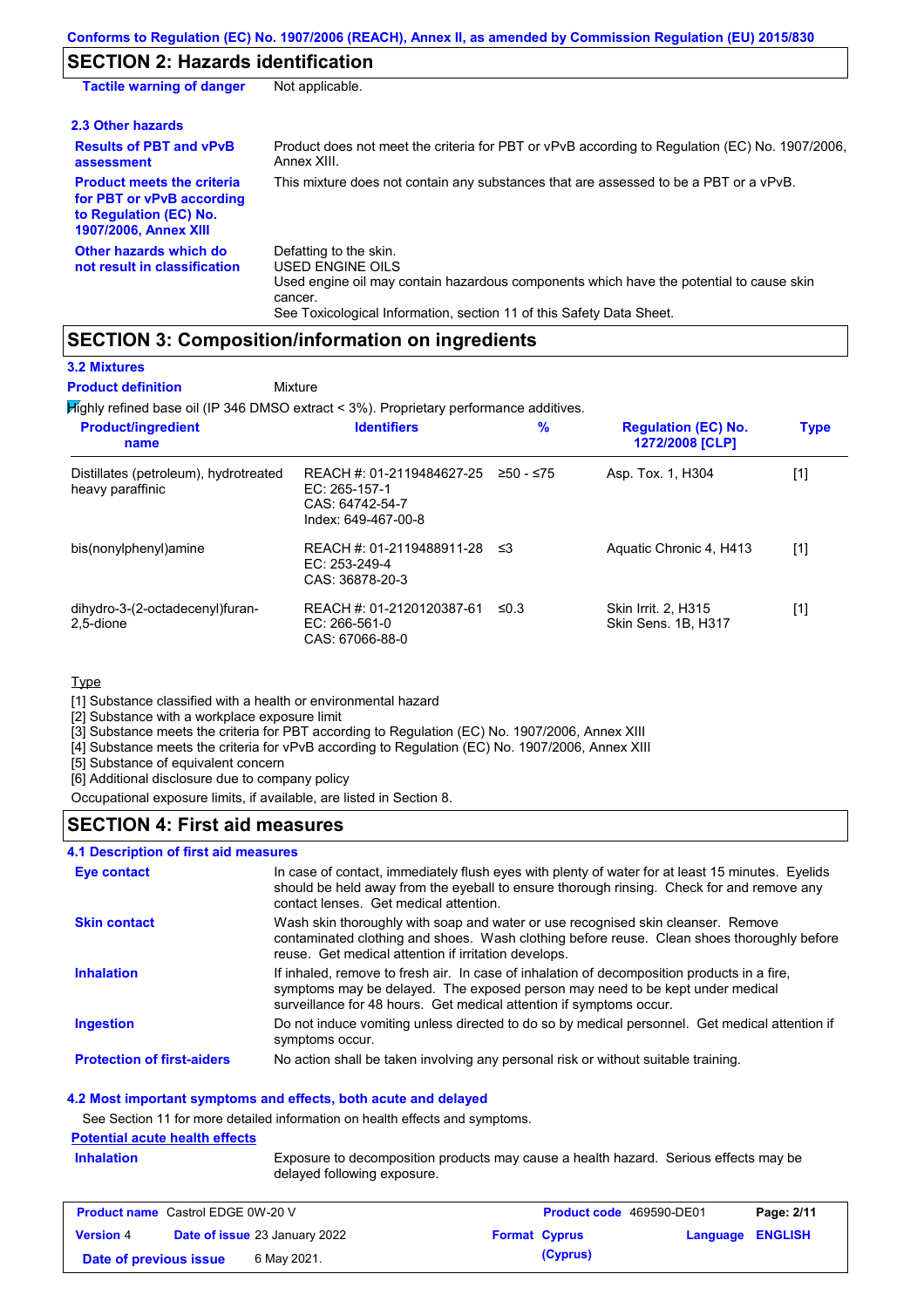## **SECTION 4: First aid measures**

| <b>Ingestion</b>    | No known significant effects or critical hazards.                                                                 |
|---------------------|-------------------------------------------------------------------------------------------------------------------|
| <b>Skin contact</b> | Defatting to the skin. May cause skin dryness and irritation.                                                     |
| Eye contact         | No known significant effects or critical hazards.                                                                 |
|                     | Delayed and immediate effects as well as chronic effects from short and long-term exposure                        |
| <b>Inhalation</b>   | Overexposure to the inhalation of airborne droplets or aerosols may cause irritation of the<br>respiratory tract. |
| <b>Ingestion</b>    | Ingestion of large quantities may cause nausea and diarrhoea.                                                     |
| <b>Skin contact</b> | Prolonged or repeated contact can defat the skin and lead to irritation and/or dermatitis.                        |
| Eye contact         | Potential risk of transient stinging or redness if accidental eye contact occurs.                                 |
|                     |                                                                                                                   |
|                     |                                                                                                                   |

### **4.3 Indication of any immediate medical attention and special treatment needed**

| <b>Notes to physician</b> | Treatment should in general be symptomatic and directed to relieving any effects.<br>In case of inhalation of decomposition products in a fire, symptoms may be delayed. |
|---------------------------|--------------------------------------------------------------------------------------------------------------------------------------------------------------------------|
|                           | The exposed person may need to be kept under medical surveillance for 48 hours.                                                                                          |

# **SECTION 5: Firefighting measures**

| 5.1 Extinguishing media                                   |                                                                                                                                                                                                |
|-----------------------------------------------------------|------------------------------------------------------------------------------------------------------------------------------------------------------------------------------------------------|
| <b>Suitable extinguishing</b><br>media                    | In case of fire, use foam, dry chemical or carbon dioxide extinguisher or spray.                                                                                                               |
| <b>Unsuitable extinguishing</b><br>media                  | Do not use water jet. The use of a water jet may cause the fire to spread by splashing the<br>burning product.                                                                                 |
| 5.2 Special hazards arising from the substance or mixture |                                                                                                                                                                                                |
| <b>Hazards from the</b><br>substance or mixture           | In a fire or if heated, a pressure increase will occur and the container may burst.                                                                                                            |
| <b>Hazardous combustion</b>                               | Combustion products may include the following:                                                                                                                                                 |
| products                                                  | carbon oxides (CO, CO <sub>2</sub> ) (carbon monoxide, carbon dioxide)<br>nitrogen oxides ( $NO$ , $NO2$ etc.)                                                                                 |
| 5.3 Advice for firefighters                               |                                                                                                                                                                                                |
| <b>Special precautions for</b><br>fire-fighters           | No action shall be taken involving any personal risk or without suitable training. Promptly<br>isolate the scene by removing all persons from the vicinity of the incident if there is a fire. |
| <b>Special protective</b>                                 | Fire-fighters should wear appropriate protective equipment and self-contained breathing                                                                                                        |

apparatus (SCBA) with a full face-piece operated in positive pressure mode. Clothing for firefighters (including helmets, protective boots and gloves) conforming to European standard EN

## **SECTION 6: Accidental release measures**

**equipment for fire-fighters**

|                                                                                                                                                                                                                                                                                                                                                                       | 6.1 Personal precautions, protective equipment and emergency procedures                                                                                                                                                                                                                                                                                                                        |  |
|-----------------------------------------------------------------------------------------------------------------------------------------------------------------------------------------------------------------------------------------------------------------------------------------------------------------------------------------------------------------------|------------------------------------------------------------------------------------------------------------------------------------------------------------------------------------------------------------------------------------------------------------------------------------------------------------------------------------------------------------------------------------------------|--|
| No action shall be taken involving any personal risk or without suitable training. Evacuate<br>For non-emergency<br>surrounding areas. Keep unnecessary and unprotected personnel from entering. Do not touch<br>personnel<br>or walk through spilt material. Floors may be slippery; use care to avoid falling. Put on<br>appropriate personal protective equipment. |                                                                                                                                                                                                                                                                                                                                                                                                |  |
| For emergency responders                                                                                                                                                                                                                                                                                                                                              | If specialised clothing is required to deal with the spillage, take note of any information in<br>Section 8 on suitable and unsuitable materials. See also the information in "For non-<br>emergency personnel".                                                                                                                                                                               |  |
| <b>6.2 Environmental</b><br>precautions                                                                                                                                                                                                                                                                                                                               | Avoid dispersal of spilt material and runoff and contact with soil, waterways, drains and sewers.<br>Inform the relevant authorities if the product has caused environmental pollution (sewers,<br>waterways, soil or air).                                                                                                                                                                    |  |
| 6.3 Methods and material for containment and cleaning up                                                                                                                                                                                                                                                                                                              |                                                                                                                                                                                                                                                                                                                                                                                                |  |
| <b>Small spill</b>                                                                                                                                                                                                                                                                                                                                                    | Stop leak if without risk. Move containers from spill area. Absorb with an inert material and<br>place in an appropriate waste disposal container. Dispose of via a licensed waste disposal<br>contractor.                                                                                                                                                                                     |  |
| Large spill                                                                                                                                                                                                                                                                                                                                                           | Stop leak if without risk. Move containers from spill area. Prevent entry into sewers, water<br>courses, basements or confined areas. Contain and collect spillage with non-combustible,<br>absorbent material e.g. sand, earth, vermiculite or diatomaceous earth and place in container<br>for disposal according to local regulations. Dispose of via a licensed waste disposal contractor. |  |
|                                                                                                                                                                                                                                                                                                                                                                       |                                                                                                                                                                                                                                                                                                                                                                                                |  |

469 will provide a basic level of protection for chemical incidents.

| <b>Product name</b> Castrol EDGE 0W-20 V                 |  | <b>Product code</b> 469590-DE01 |                      | Page: 3/11              |  |  |
|----------------------------------------------------------|--|---------------------------------|----------------------|-------------------------|--|--|
| <b>Date of issue 23 January 2022</b><br><b>Version 4</b> |  |                                 | <b>Format Cyprus</b> | <b>Language ENGLISH</b> |  |  |
| Date of previous issue                                   |  | 6 May 2021.                     |                      | (Cyprus)                |  |  |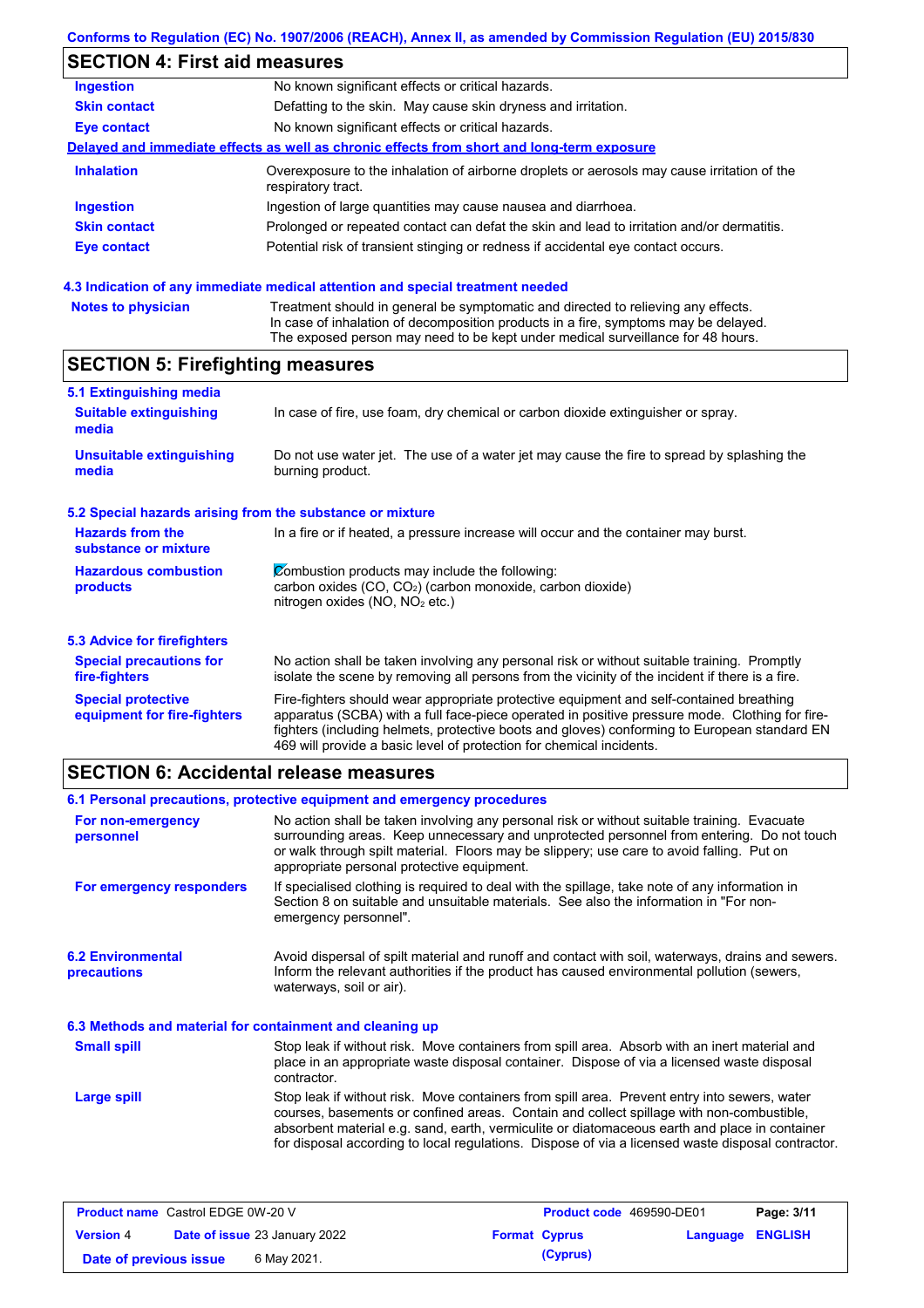## **SECTION 6: Accidental release measures**

| 6.4 Reference to other | See Section 1 for emergency contact information.                            |
|------------------------|-----------------------------------------------------------------------------|
| sections               | See Section 5 for firefighting measures.                                    |
|                        | See Section 8 for information on appropriate personal protective equipment. |
|                        | See Section 12 for environmental precautions.                               |
|                        | See Section 13 for additional waste treatment information.                  |

## **SECTION 7: Handling and storage**

| 7.1 Precautions for safe handling                                                                                                                                                                                                                                                                                                                                                                                                                                                                                                                                                |                                                                                                                                                                                                                                                                                                                  |  |  |  |  |  |  |
|----------------------------------------------------------------------------------------------------------------------------------------------------------------------------------------------------------------------------------------------------------------------------------------------------------------------------------------------------------------------------------------------------------------------------------------------------------------------------------------------------------------------------------------------------------------------------------|------------------------------------------------------------------------------------------------------------------------------------------------------------------------------------------------------------------------------------------------------------------------------------------------------------------|--|--|--|--|--|--|
| <b>Protective measures</b>                                                                                                                                                                                                                                                                                                                                                                                                                                                                                                                                                       | Put on appropriate personal protective equipment.                                                                                                                                                                                                                                                                |  |  |  |  |  |  |
| <b>Advice on general</b><br>occupational hygiene                                                                                                                                                                                                                                                                                                                                                                                                                                                                                                                                 | Eating, drinking and smoking should be prohibited in areas where this material is handled,<br>stored and processed. Wash thoroughly after handling. Remove contaminated clothing and<br>protective equipment before entering eating areas. See also Section 8 for additional<br>information on hygiene measures. |  |  |  |  |  |  |
| Store in accordance with local regulations. Store in a dry, cool and well-ventilated area, away<br><b>7.2 Conditions for safe</b><br>from incompatible materials (see Section 10). Keep away from heat and direct sunlight. Keep<br>storage, including any<br>container tightly closed and sealed until ready for use. Containers that have been opened must<br><b>incompatibilities</b><br>be carefully resealed and kept upright to prevent leakage. Store and use only in equipment/<br>containers designed for use with this product. Do not store in unlabelled containers. |                                                                                                                                                                                                                                                                                                                  |  |  |  |  |  |  |
| <b>Not suitable</b>                                                                                                                                                                                                                                                                                                                                                                                                                                                                                                                                                              | Prolonged exposure to elevated temperature                                                                                                                                                                                                                                                                       |  |  |  |  |  |  |
| 7.3 Specific end use(s)                                                                                                                                                                                                                                                                                                                                                                                                                                                                                                                                                          |                                                                                                                                                                                                                                                                                                                  |  |  |  |  |  |  |
| <b>Recommendations</b>                                                                                                                                                                                                                                                                                                                                                                                                                                                                                                                                                           | See section 1.2 and Exposure scenarios in annex, if applicable.                                                                                                                                                                                                                                                  |  |  |  |  |  |  |
|                                                                                                                                                                                                                                                                                                                                                                                                                                                                                                                                                                                  | <b>SECTION 8: Exposure controls/personal protection</b>                                                                                                                                                                                                                                                          |  |  |  |  |  |  |
| <b>8.1 Control parameters</b>                                                                                                                                                                                                                                                                                                                                                                                                                                                                                                                                                    |                                                                                                                                                                                                                                                                                                                  |  |  |  |  |  |  |
| <b>Occupational exposure limits</b>                                                                                                                                                                                                                                                                                                                                                                                                                                                                                                                                              | No exposure limit value known.                                                                                                                                                                                                                                                                                   |  |  |  |  |  |  |
| <b>Product/ingredient name</b>                                                                                                                                                                                                                                                                                                                                                                                                                                                                                                                                                   | <b>Exposure limit values</b>                                                                                                                                                                                                                                                                                     |  |  |  |  |  |  |
| No exposure limit value known.                                                                                                                                                                                                                                                                                                                                                                                                                                                                                                                                                   |                                                                                                                                                                                                                                                                                                                  |  |  |  |  |  |  |
| guidance only.                                                                                                                                                                                                                                                                                                                                                                                                                                                                                                                                                                   | Whilst specific OELs for certain components may be shown in this section, other components may be present in any mist,<br>vapour or dust produced. Therefore, the specific OELs may not be applicable to the product as a whole and are provided for                                                             |  |  |  |  |  |  |
| <b>Recommended monitoring</b><br>procedures                                                                                                                                                                                                                                                                                                                                                                                                                                                                                                                                      | If this product contains ingredients with exposure limits, personal, workplace atmosphere or<br>biological monitoring may be required to determine the effectiveness of the ventilation or other<br>control measures and/or the necessity to use respiratory protective equipment. Reference                     |  |  |  |  |  |  |

should be made to monitoring standards, such as the following: European Standard EN 689 (Workplace atmospheres - Guidance for the assessment of exposure by inhalation to chemical agents for comparison with limit values and measurement strategy) European Standard EN 14042 (Workplace atmospheres - Guide for the application and use of procedures for the assessment of exposure to chemical and biological agents) European Standard EN 482 (Workplace atmospheres - General requirements for the performance of procedures for the measurement of chemical agents) Reference to national guidance documents for methods for the determination of hazardous substances will also be required.

### **Derived No Effect Level**

No DNELs/DMELs available.

### **Predicted No Effect Concentration**

No PNECs available

#### **8.2 Exposure controls**

| <b>Appropriate engineering</b><br><b>controls</b> | Provide exhaust ventilation or other engineering controls to keep the relevant airborne<br>concentrations below their respective occupational exposure limits. |
|---------------------------------------------------|----------------------------------------------------------------------------------------------------------------------------------------------------------------|
|                                                   | All activities involving chemicals should be assessed for their risks to health, to ensure                                                                     |
|                                                   | exposures are adequately controlled. Personal protective equipment should only be considered                                                                   |
|                                                   | after other forms of control measures (e.g. engineering controls) have been suitably evaluated.                                                                |
|                                                   | Personal protective equipment should conform to appropriate standards, be suitable for use, be                                                                 |
|                                                   | kept in good condition and properly maintained.                                                                                                                |
|                                                   | Your supplier of personal protective equipment should be consulted for advice on selection and                                                                 |
|                                                   | appropriate standards. For further information contact your national organisation for standards.                                                               |
|                                                   | The final choice of protective equipment will depend upon a risk assessment. It is important to                                                                |
|                                                   | ensure that all items of personal protective equipment are compatible.                                                                                         |

### **Individual protection measures**

| <b>Product name</b> Castrol EDGE 0W-20 V |                                      |                      | <b>Product code</b> 469590-DE01 |                         | Page: 4/11 |
|------------------------------------------|--------------------------------------|----------------------|---------------------------------|-------------------------|------------|
| <b>Version 4</b>                         | <b>Date of issue 23 January 2022</b> | <b>Format Cyprus</b> |                                 | <b>Language ENGLISH</b> |            |
| Date of previous issue                   | 6 May 2021.                          |                      | (Cyprus)                        |                         |            |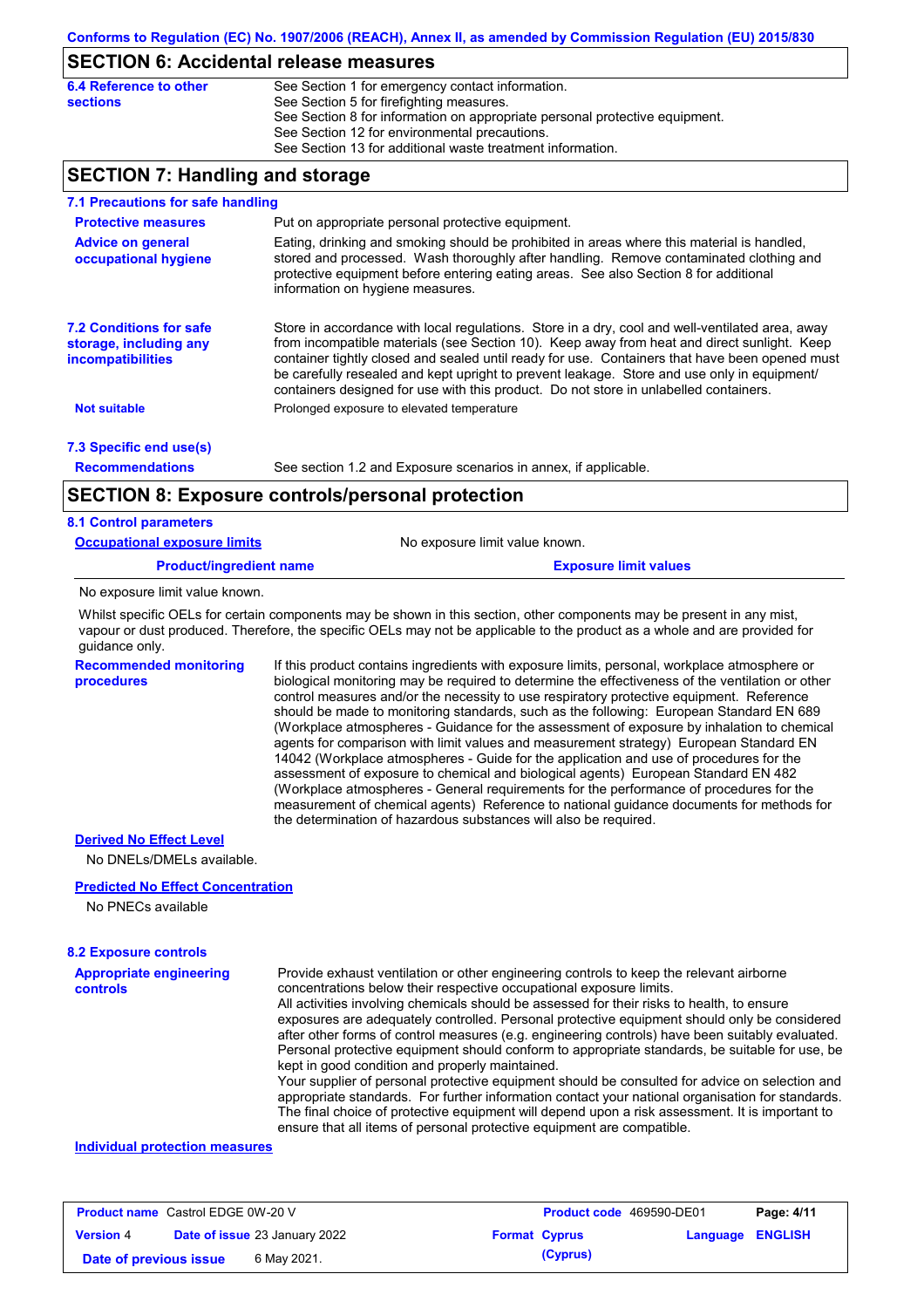# **SECTION 8: Exposure controls/personal protection**

| <b>Hygiene measures</b>       | Wash hands, forearms and face thoroughly after handling chemical products, before eating,<br>smoking and using the lavatory and at the end of the working period. Ensure that eyewash<br>stations and safety showers are close to the workstation location.                                                                                                                                                                                                                                                                                                                                                                                       |
|-------------------------------|---------------------------------------------------------------------------------------------------------------------------------------------------------------------------------------------------------------------------------------------------------------------------------------------------------------------------------------------------------------------------------------------------------------------------------------------------------------------------------------------------------------------------------------------------------------------------------------------------------------------------------------------------|
| <b>Respiratory protection</b> | In case of insufficient ventilation, wear suitable respiratory equipment.<br>The correct choice of respiratory protection depends upon the chemicals being handled, the<br>conditions of work and use, and the condition of the respiratory equipment. Safety procedures<br>should be developed for each intended application. Respiratory protection equipment should<br>therefore be chosen in consultation with the supplier/manufacturer and with a full assessment<br>of the working conditions.                                                                                                                                             |
| <b>Eye/face protection</b>    | Safety glasses with side shields.                                                                                                                                                                                                                                                                                                                                                                                                                                                                                                                                                                                                                 |
| <b>Skin protection</b>        |                                                                                                                                                                                                                                                                                                                                                                                                                                                                                                                                                                                                                                                   |
| <b>Hand protection</b>        | <b>General Information:</b>                                                                                                                                                                                                                                                                                                                                                                                                                                                                                                                                                                                                                       |
|                               | Because specific work environments and material handling practices vary, safety procedures<br>should be developed for each intended application. The correct choice of protective gloves<br>depends upon the chemicals being handled, and the conditions of work and use. Most gloves<br>provide protection for only a limited time before they must be discarded and replaced (even the<br>best chemically resistant gloves will break down after repeated chemical exposures).                                                                                                                                                                  |
|                               | Gloves should be chosen in consultation with the supplier / manufacturer and taking account of<br>a full assessment of the working conditions.                                                                                                                                                                                                                                                                                                                                                                                                                                                                                                    |
|                               | Recommended: Nitrile gloves.<br><b>Breakthrough time:</b>                                                                                                                                                                                                                                                                                                                                                                                                                                                                                                                                                                                         |
|                               | Breakthrough time data are generated by glove manufacturers under laboratory test conditions<br>and represent how long a glove can be expected to provide effective permeation resistance. It<br>is important when following breakthrough time recommendations that actual workplace<br>conditions are taken into account. Always consult with your glove supplier for up-to-date<br>technical information on breakthrough times for the recommended glove type.<br>Our recommendations on the selection of gloves are as follows:                                                                                                                |
|                               | Continuous contact:                                                                                                                                                                                                                                                                                                                                                                                                                                                                                                                                                                                                                               |
|                               | Gloves with a minimum breakthrough time of 240 minutes, or >480 minutes if suitable gloves<br>can be obtained.<br>If suitable gloves are not available to offer that level of protection, gloves with shorter<br>breakthrough times may be acceptable as long as appropriate glove maintenance and<br>replacement regimes are determined and adhered to.                                                                                                                                                                                                                                                                                          |
|                               | Short-term / splash protection:                                                                                                                                                                                                                                                                                                                                                                                                                                                                                                                                                                                                                   |
|                               | Recommended breakthrough times as above.<br>It is recognised that for short-term, transient exposures, gloves with shorter breakthrough times<br>may commonly be used. Therefore, appropriate maintenance and replacement regimes must<br>be determined and rigorously followed.                                                                                                                                                                                                                                                                                                                                                                  |
|                               | <b>Glove Thickness:</b>                                                                                                                                                                                                                                                                                                                                                                                                                                                                                                                                                                                                                           |
|                               | For general applications, we recommend gloves with a thickness typically greater than 0.35 mm.                                                                                                                                                                                                                                                                                                                                                                                                                                                                                                                                                    |
|                               | It should be emphasised that glove thickness is not necessarily a good predictor of glove<br>resistance to a specific chemical, as the permeation efficiency of the glove will be dependent<br>on the exact composition of the glove material. Therefore, glove selection should also be based<br>on consideration of the task requirements and knowledge of breakthrough times.<br>Glove thickness may also vary depending on the glove manufacturer, the glove type and the<br>glove model. Therefore, the manufacturers' technical data should always be taken into account<br>to ensure selection of the most appropriate glove for the task. |
|                               | Note: Depending on the activity being conducted, gloves of varying thickness may be required<br>for specific tasks. For example:                                                                                                                                                                                                                                                                                                                                                                                                                                                                                                                  |
|                               | • Thinner gloves (down to 0.1 mm or less) may be required where a high degree of manual<br>dexterity is needed. However, these gloves are only likely to give short duration protection and<br>would normally be just for single use applications, then disposed of.                                                                                                                                                                                                                                                                                                                                                                              |
|                               | • Thicker gloves (up to 3 mm or more) may be required where there is a mechanical (as well<br>as a chemical) risk i.e. where there is abrasion or puncture potential.                                                                                                                                                                                                                                                                                                                                                                                                                                                                             |
|                               |                                                                                                                                                                                                                                                                                                                                                                                                                                                                                                                                                                                                                                                   |

| <b>Product name</b> Castrol EDGE 0W-20 V |                                      | <b>Product code</b> 469590-DE01 |                         | Page: 5/11 |
|------------------------------------------|--------------------------------------|---------------------------------|-------------------------|------------|
| <b>Version 4</b>                         | <b>Date of issue 23 January 2022</b> | <b>Format Cyprus</b>            | <b>Language ENGLISH</b> |            |
| Date of previous issue                   | 6 May 2021.                          | (Cyprus)                        |                         |            |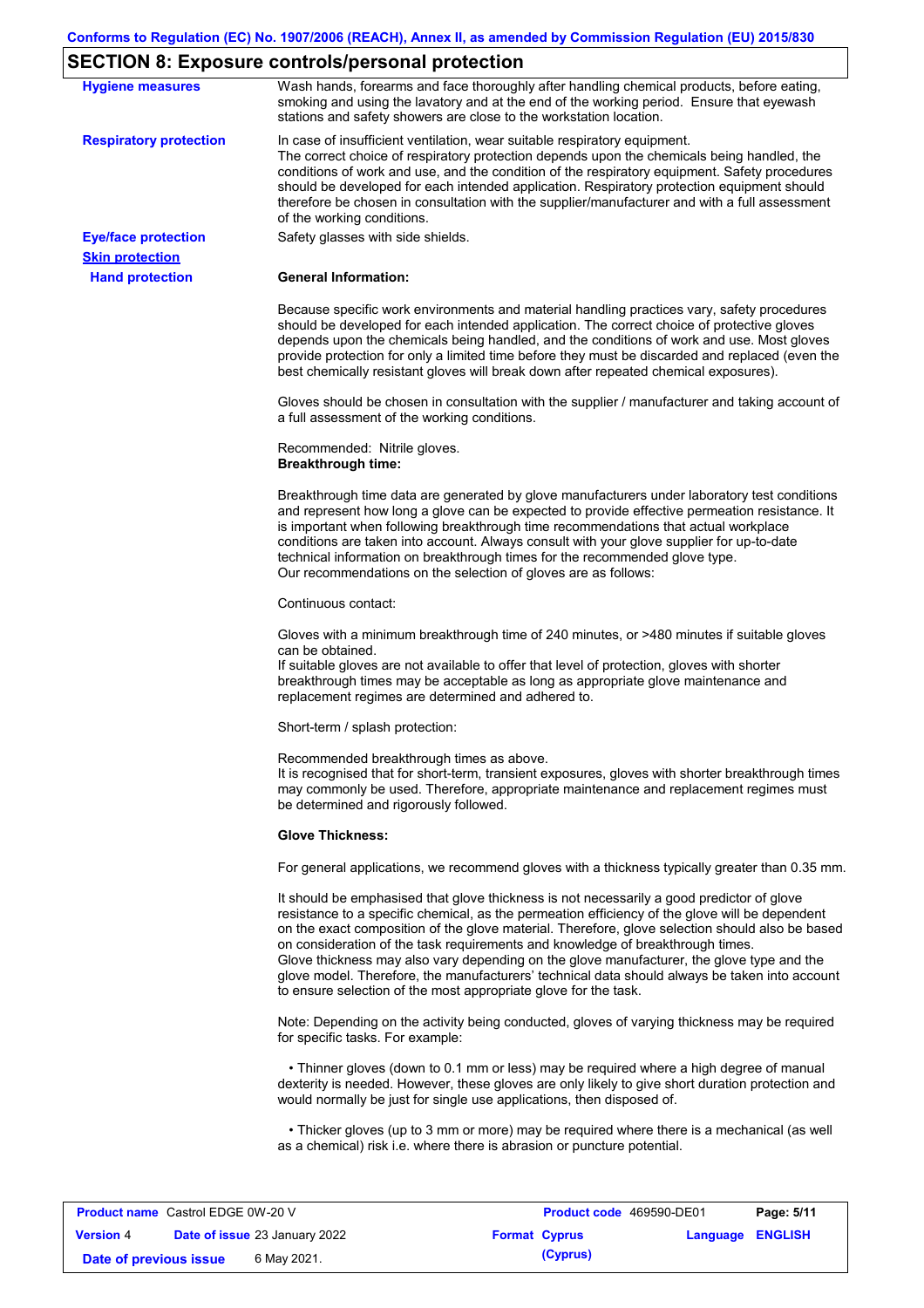# **SECTION 8: Exposure controls/personal protection**

| <b>Skin and body</b>                             | Use of protective clothing is good industrial practice.<br>Personal protective equipment for the body should be selected based on the task being<br>performed and the risks involved and should be approved by a specialist before handling this<br>product.<br>Cotton or polyester/cotton overalls will only provide protection against light superficial<br>contamination that will not soak through to the skin. Overalls should be laundered on a regular<br>basis. When the risk of skin exposure is high (e.g. when cleaning up spillages or if there is a<br>risk of splashing) then chemical resistant aprons and/or impervious chemical suits and boots<br>will be required. |
|--------------------------------------------------|---------------------------------------------------------------------------------------------------------------------------------------------------------------------------------------------------------------------------------------------------------------------------------------------------------------------------------------------------------------------------------------------------------------------------------------------------------------------------------------------------------------------------------------------------------------------------------------------------------------------------------------------------------------------------------------|
| <b>Refer to standards:</b>                       | Respiratory protection: EN 529<br>Gloves: EN 420, EN 374<br>Eye protection: EN 166<br>Filtering half-mask: EN 149<br>Filtering half-mask with valve: EN 405<br>Half-mask: EN 140 plus filter<br>Full-face mask: EN 136 plus filter<br>Particulate filters: EN 143<br>Gas/combined filters: EN 14387                                                                                                                                                                                                                                                                                                                                                                                   |
| <b>Environmental exposure</b><br><b>controls</b> | Emissions from ventilation or work process equipment should be checked to ensure they<br>comply with the requirements of environmental protection legislation. In some cases, fume<br>scrubbers, filters or engineering modifications to the process equipment will be necessary to<br>reduce emissions to acceptable levels.                                                                                                                                                                                                                                                                                                                                                         |

# **SECTION 9: Physical and chemical properties**

The conditions of measurement of all properties are at standard temperature and pressure unless otherwise indicated.

### **9.1 Information on basic physical and chemical properties**

| <b>Appearance</b>                                      |                                                              |           |         |                         |          |     |                         |
|--------------------------------------------------------|--------------------------------------------------------------|-----------|---------|-------------------------|----------|-----|-------------------------|
| <b>Physical state</b>                                  | Liquid.                                                      |           |         |                         |          |     |                         |
| <b>Colour</b>                                          | Amber.                                                       |           |         |                         |          |     |                         |
| Odour                                                  | Not available.                                               |           |         |                         |          |     |                         |
| <b>Odour threshold</b>                                 | Not available.                                               |           |         |                         |          |     |                         |
| pH                                                     | Not applicable.                                              |           |         |                         |          |     |                         |
| <b>Melting point/freezing point</b>                    | Not available.                                               |           |         |                         |          |     |                         |
| Initial boiling point and boiling<br>range             | Not available.                                               |           |         |                         |          |     |                         |
| <b>Pour point</b>                                      | -45 $^{\circ}$ C                                             |           |         |                         |          |     |                         |
| <b>Flash point</b>                                     | Closed cup: >185°C (>365°F) [Pensky-Martens]                 |           |         |                         |          |     |                         |
| <b>Evaporation rate</b>                                | Not available.                                               |           |         |                         |          |     |                         |
| <b>Flammability (solid, gas)</b>                       | Not available.                                               |           |         |                         |          |     |                         |
| <b>Upper/lower flammability or</b><br>explosive limits | Not available.                                               |           |         |                         |          |     |                         |
| <b>Vapour pressure</b>                                 | Not available.                                               |           |         |                         |          |     |                         |
|                                                        |                                                              |           |         | Vapour Pressure at 20°C |          |     | Vapour pressure at 50°C |
|                                                        | Ingredient name                                              | mm Hg kPa |         | <b>Method</b>           | mm<br>Hg | kPa | <b>Method</b>           |
|                                                        | Distillates (petroleum),<br>hydrotreated heavy<br>paraffinic | < 0.08    | < 0.011 | <b>ASTM D 5191</b>      |          |     |                         |
|                                                        | Distillates (petroleum),<br>hydrotreated heavy<br>paraffinic | < 0.08    | < 0.011 | <b>ASTM D 5191</b>      |          |     |                         |

| Distillates (petroleum),<br>< 0.08<br>solvent-dewaxed<br>heavy paraffinic | < 0.011  |                                                                            |   |                    |        |  |
|---------------------------------------------------------------------------|----------|----------------------------------------------------------------------------|---|--------------------|--------|--|
| bis(nonylphenyl)amine<br>< 0.01                                           | < 0.0013 | EU A.4                                                                     | 0 | ١O                 | EU A.4 |  |
| Not available.                                                            |          |                                                                            |   |                    |        |  |
| Not available.                                                            |          |                                                                            |   |                    |        |  |
|                                                                           |          |                                                                            |   |                    |        |  |
| insoluble in water.                                                       |          |                                                                            |   |                    |        |  |
| Mot applicable.                                                           |          |                                                                            |   |                    |        |  |
|                                                                           |          | $\leq$ 1000 kg/m <sup>3</sup> (<1 g/cm <sup>3</sup> ) at 15 <sup>°</sup> C |   | <b>ASTM D 5191</b> |        |  |

| <b>Product name</b> Castrol EDGE 0W-20 V |  |                                      | <b>Product code</b> 469590-DE01 |          | Page: 6/11              |  |
|------------------------------------------|--|--------------------------------------|---------------------------------|----------|-------------------------|--|
| <b>Version 4</b>                         |  | <b>Date of issue 23 January 2022</b> | <b>Format Cyprus</b>            |          | <b>Language ENGLISH</b> |  |
| Date of previous issue                   |  | 6 May 2021.                          |                                 | (Cyprus) |                         |  |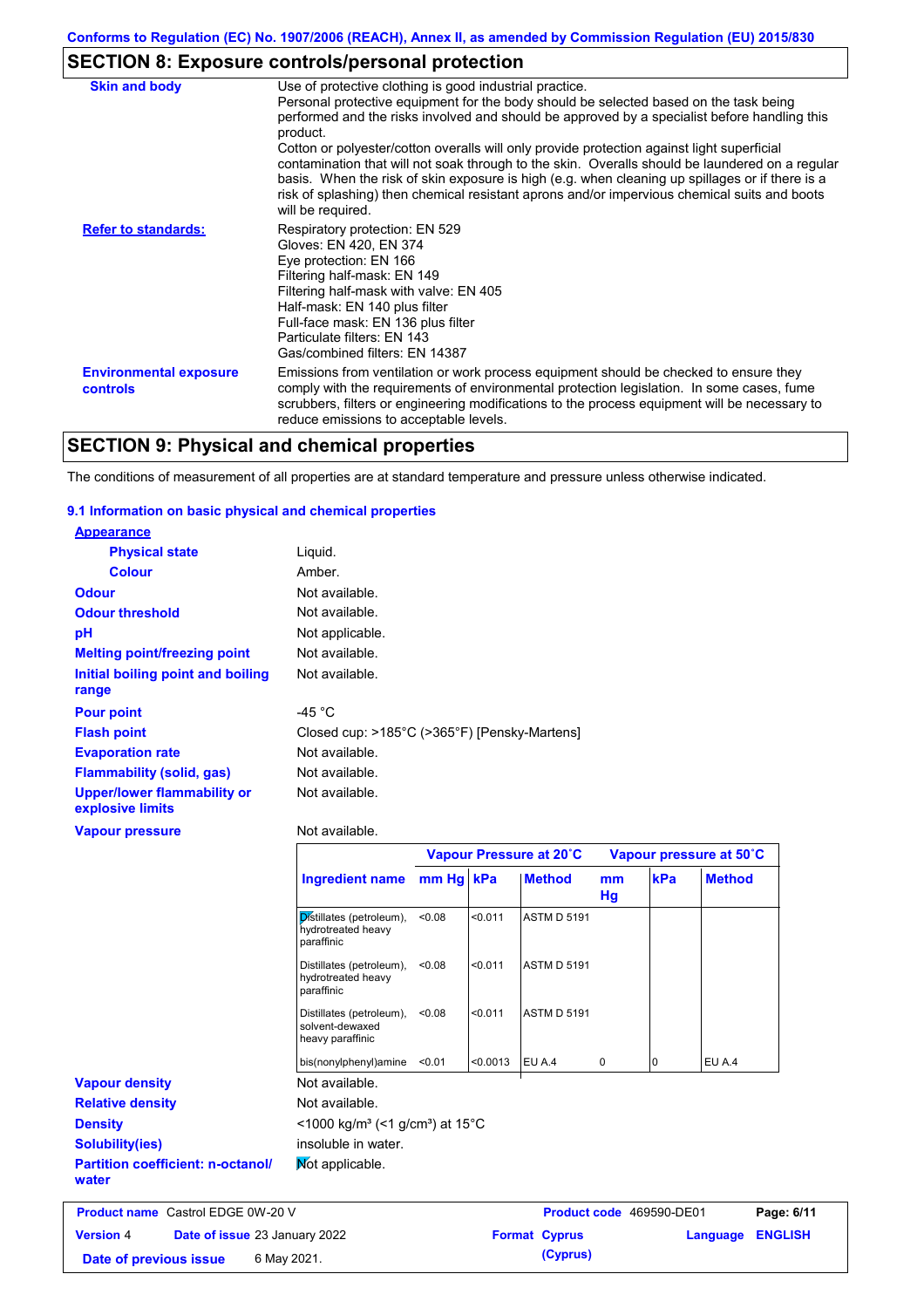# **SECTION 9: Physical and chemical properties**

| <b>Auto-ignition temperature</b>            | <b>Ingredient name</b>                                                                                                                   | °C  | °F  | <b>Method</b>  |  |
|---------------------------------------------|------------------------------------------------------------------------------------------------------------------------------------------|-----|-----|----------------|--|
|                                             | bis(nonylphenyl)amine                                                                                                                    | 440 | 824 | <b>EU A.15</b> |  |
| <b>Decomposition temperature</b>            | Not available.                                                                                                                           |     |     |                |  |
| <b>Viscosity</b>                            | Kinematic: 47.4 mm <sup>2</sup> /s (47.4 cSt) at 40 $^{\circ}$ C<br>Kinematic: 8.9 to 9.3 mm <sup>2</sup> /s (8.9 to 9.3 cSt) at 100°C   |     |     |                |  |
| <b>Explosive properties</b>                 | Not available.                                                                                                                           |     |     |                |  |
| <b>Oxidising properties</b>                 | Not available.                                                                                                                           |     |     |                |  |
| <b>Particle characteristics</b>             |                                                                                                                                          |     |     |                |  |
| <b>Median particle size</b>                 | Mot applicable.                                                                                                                          |     |     |                |  |
| 9.2 Other information                       |                                                                                                                                          |     |     |                |  |
| No additional information.                  |                                                                                                                                          |     |     |                |  |
| <b>SECTION 10: Stability and reactivity</b> |                                                                                                                                          |     |     |                |  |
| <b>10.1 Reactivity</b>                      | No specific test data available for this product. Refer to Conditions to avoid and Incompatible<br>materials for additional information. |     |     |                |  |

|                                                   | THAIGHAIS TOL AUUTHOLIAL ILIIOITTIANOIT.                                                                                                                                |
|---------------------------------------------------|-------------------------------------------------------------------------------------------------------------------------------------------------------------------------|
| <b>10.2 Chemical stability</b>                    | The product is stable.                                                                                                                                                  |
| <b>10.3 Possibility of</b><br>hazardous reactions | Under normal conditions of storage and use, hazardous reactions will not occur.<br>Under normal conditions of storage and use, hazardous polymerisation will not occur. |
| <b>10.4 Conditions to avoid</b>                   | Avoid all possible sources of ignition (spark or flame).                                                                                                                |
| 10.5 Incompatible materials                       | Reactive or incompatible with the following materials: oxidising materials.                                                                                             |
| <b>10.6 Hazardous</b><br>decomposition products   | Under normal conditions of storage and use, hazardous decomposition products should not be<br>produced.                                                                 |

# **SECTION 11: Toxicological information**

| 11.1 Information on toxicological effects          |                                                                                                                     |
|----------------------------------------------------|---------------------------------------------------------------------------------------------------------------------|
| <b>Acute toxicity estimates</b>                    |                                                                                                                     |
| Not available.                                     |                                                                                                                     |
| <b>Information on likely</b><br>routes of exposure | Routes of entry anticipated: Dermal, Inhalation.                                                                    |
| <b>Potential acute health effects</b>              |                                                                                                                     |
| <b>Inhalation</b>                                  | Exposure to decomposition products may cause a health hazard. Serious effects may be<br>delayed following exposure. |
| <b>Ingestion</b>                                   | No known significant effects or critical hazards.                                                                   |
| <b>Skin contact</b>                                | Defatting to the skin. May cause skin dryness and irritation.                                                       |
| <b>Eye contact</b>                                 | No known significant effects or critical hazards.                                                                   |
|                                                    | Symptoms related to the physical, chemical and toxicological characteristics                                        |
| <b>Inhalation</b>                                  | No specific data.                                                                                                   |
| <b>Ingestion</b>                                   | No specific data.                                                                                                   |
| <b>Skin contact</b>                                | Adverse symptoms may include the following:<br>irritation<br>dryness<br>cracking                                    |
| <b>Eye contact</b>                                 | No specific data.                                                                                                   |
|                                                    | Delayed and immediate effects as well as chronic effects from short and long-term exposure                          |
| <b>Inhalation</b>                                  | Overexposure to the inhalation of airborne droplets or aerosols may cause irritation of the<br>respiratory tract.   |
| <b>Ingestion</b>                                   | Ingestion of large quantities may cause nausea and diarrhoea.                                                       |
| <b>Skin contact</b>                                | Prolonged or repeated contact can defat the skin and lead to irritation and/or dermatitis.                          |
| <b>Eye contact</b>                                 | Potential risk of transient stinging or redness if accidental eye contact occurs.                                   |
| <b>Potential chronic health effects</b>            |                                                                                                                     |

| <b>Product name</b> Castrol EDGE 0W-20 V |  | <b>Product code</b> 469590-DE01      |  | Page: 7/11           |                         |  |
|------------------------------------------|--|--------------------------------------|--|----------------------|-------------------------|--|
| <b>Version 4</b>                         |  | <b>Date of issue 23 January 2022</b> |  | <b>Format Cyprus</b> | <b>Language ENGLISH</b> |  |
| Date of previous issue                   |  | 6 May 2021.                          |  | (Cyprus)             |                         |  |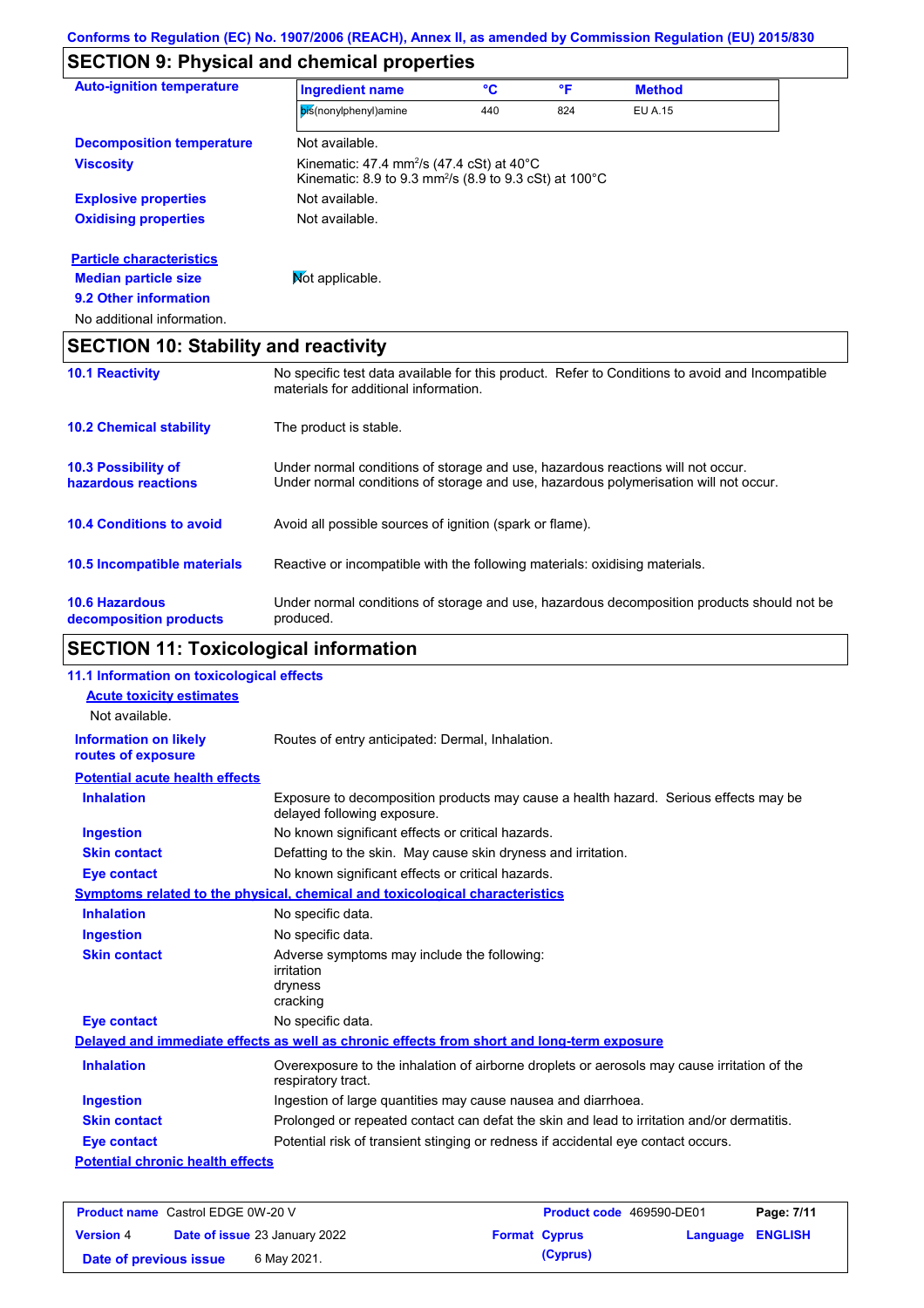# **SECTION 11: Toxicological information**

| <b>General</b>               | USED ENGINE OILS<br>Combustion products resulting from the operation of internal combustion engines contaminate<br>engine oils during use. Used engine oil may contain hazardous components which have the<br>potential to cause skin cancer. Frequent or prolonged contact with all types and makes of used<br>engine oil must therefore be avoided and a high standard of personal hygiene maintained. |
|------------------------------|----------------------------------------------------------------------------------------------------------------------------------------------------------------------------------------------------------------------------------------------------------------------------------------------------------------------------------------------------------------------------------------------------------|
| <b>Carcinogenicity</b>       | No known significant effects or critical hazards.                                                                                                                                                                                                                                                                                                                                                        |
| <b>Mutagenicity</b>          | No known significant effects or critical hazards.                                                                                                                                                                                                                                                                                                                                                        |
| <b>Developmental effects</b> | No known significant effects or critical hazards.                                                                                                                                                                                                                                                                                                                                                        |
| <b>Fertility effects</b>     | No known significant effects or critical hazards.                                                                                                                                                                                                                                                                                                                                                        |

## **SECTION 12: Ecological information**

### **12.1 Toxicity**

**Environmental hazards** Not classified as dangerous

### **12.2 Persistence and degradability**

Expected to be biodegradable.

### **12.3 Bioaccumulative potential**

This product is not expected to bioaccumulate through food chains in the environment.

| <b>12.4 Mobility in soil</b>                                  |                                                                      |
|---------------------------------------------------------------|----------------------------------------------------------------------|
| <b>Soil/water partition</b><br>coefficient (K <sub>oc</sub> ) | Not available.                                                       |
| <b>Mobility</b>                                               | Spillages may penetrate the soil causing ground water contamination. |

### **12.5 Results of PBT and vPvB assessment**

Product does not meet the criteria for PBT or vPvB according to Regulation (EC) No. 1907/2006, Annex XIII.

### **12.6 Other adverse effects**

Spills may form a film on water surfaces causing physical damage to organisms. Oxygen transfer could also be impaired. **Other ecological information**

### **SECTION 13: Disposal considerations**

### **13.1 Waste treatment methods**

**Methods of disposal**

#### **Product**

Where possible, arrange for product to be recycled. Dispose of via an authorised person/ licensed waste disposal contractor in accordance with local regulations.

### **Hazardous waste** Yes.

|  | European waste catalogue (EWC) |  |
|--|--------------------------------|--|
|  |                                |  |

| <b>Waste code</b> | <b>Waste designation</b>                                        |  |
|-------------------|-----------------------------------------------------------------|--|
| $130205*$         | mineral-based non-chlorinated engine, gear and lubricating oils |  |
|                   |                                                                 |  |

However, deviation from the intended use and/or the presence of any potential contaminants may require an alternative waste disposal code to be assigned by the end user.

| <b>Packaging</b>           |                                                                                                                                                                                                                                         |
|----------------------------|-----------------------------------------------------------------------------------------------------------------------------------------------------------------------------------------------------------------------------------------|
| <b>Methods of disposal</b> | Where possible, arrange for product to be recycled. Dispose of via an authorised person/<br>licensed waste disposal contractor in accordance with local regulations.                                                                    |
| <b>Special precautions</b> | This material and its container must be disposed of in a safe way. Empty containers or liners<br>may retain some product residues. Avoid dispersal of spilt material and runoff and contact with<br>soil, waterways, drains and sewers. |
| <b>References</b>          | Commission 2014/955/EU<br>Directive 2008/98/EC                                                                                                                                                                                          |

## **SECTION 14: Transport information**

| <b>Product name</b> Castrol EDGE 0W-20 V |                                      | <b>Product code</b> 469590-DE01 |                         | Page: 8/11 |
|------------------------------------------|--------------------------------------|---------------------------------|-------------------------|------------|
| <b>Version 4</b>                         | <b>Date of issue 23 January 2022</b> | <b>Format Cyprus</b>            | <b>Language ENGLISH</b> |            |
| Date of previous issue                   | 6 May 2021.                          | (Cyprus)                        |                         |            |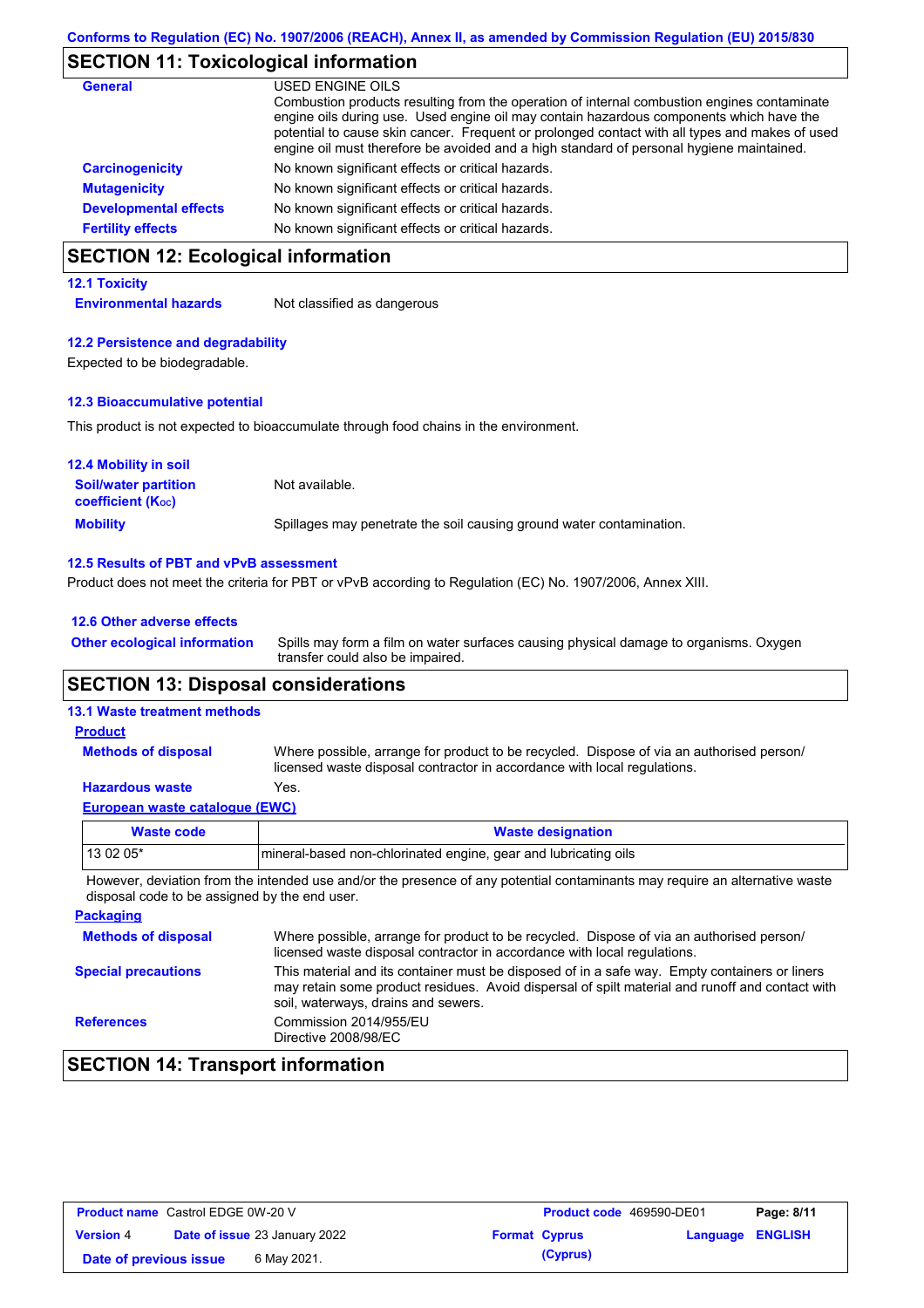## **SECTION 14: Transport information**

|                                           | <b>ADR/RID</b> | <b>ADN</b>     | <b>IMDG</b>    | <b>IATA</b>    |
|-------------------------------------------|----------------|----------------|----------------|----------------|
| 14.1 UN number                            | Not regulated. | Not regulated. | Not regulated. | Not regulated. |
| 14.2 UN proper<br>shipping name           |                |                |                |                |
| <b>14.3 Transport</b><br>hazard class(es) |                |                |                |                |
| 14.4 Packing<br>group                     |                |                | -              |                |
| 14.5<br><b>Environmental</b><br>hazards   | No.            | No.            | No.            | No.            |
| <b>Additional</b><br>information          |                |                |                |                |

**14.6 Special precautions for user** Not available.

**14.7 Transport in bulk according to IMO instruments**

Not available.

## **SECTION 15: Regulatory information**

**Other regulations REACH Status** The company, as identified in Section 1, sells this product in the EU in compliance with the current requirements of REACH. **15.1 Safety, health and environmental regulations/legislation specific for the substance or mixture EU Regulation (EC) No. 1907/2006 (REACH) Annex XIV - List of substances subject to authorisation Substances of very high concern** None of the components are listed. At least one component is not listed. All components are listed or exempted. At least one component is not listed. At least one component is not listed. All components are active or exempted. All components are listed or exempted. At least one component is not listed. **United States inventory (TSCA 8b) Australia inventory (AIIC) Canada inventory China inventory (IECSC) Japan inventory (CSCL) Korea inventory (KECI) Philippines inventory (PICCS) Taiwan Chemical Substances Inventory (TCSI)** All components are listed or exempted. **Ozone depleting substances (1005/2009/EU)** Not listed. **Prior Informed Consent (PIC) (649/2012/EU)** None of the components are listed. **Annex XIV EU Regulation (EC) No. 1907/2006 (REACH) Annex XVII - Restrictions on the manufacture, placing on the market and use of certain dangerous substances, mixtures and articles** Not applicable.

| <b>Product name</b> Castrol EDGE 0W-20 V |                                      | <b>Product code</b> 469590-DE01 |                  | Page: 9/11 |
|------------------------------------------|--------------------------------------|---------------------------------|------------------|------------|
| <b>Version 4</b>                         | <b>Date of issue 23 January 2022</b> | <b>Format Cyprus</b>            | Language ENGLISH |            |
| Date of previous issue                   | 6 May 2021.                          | (Cyprus)                        |                  |            |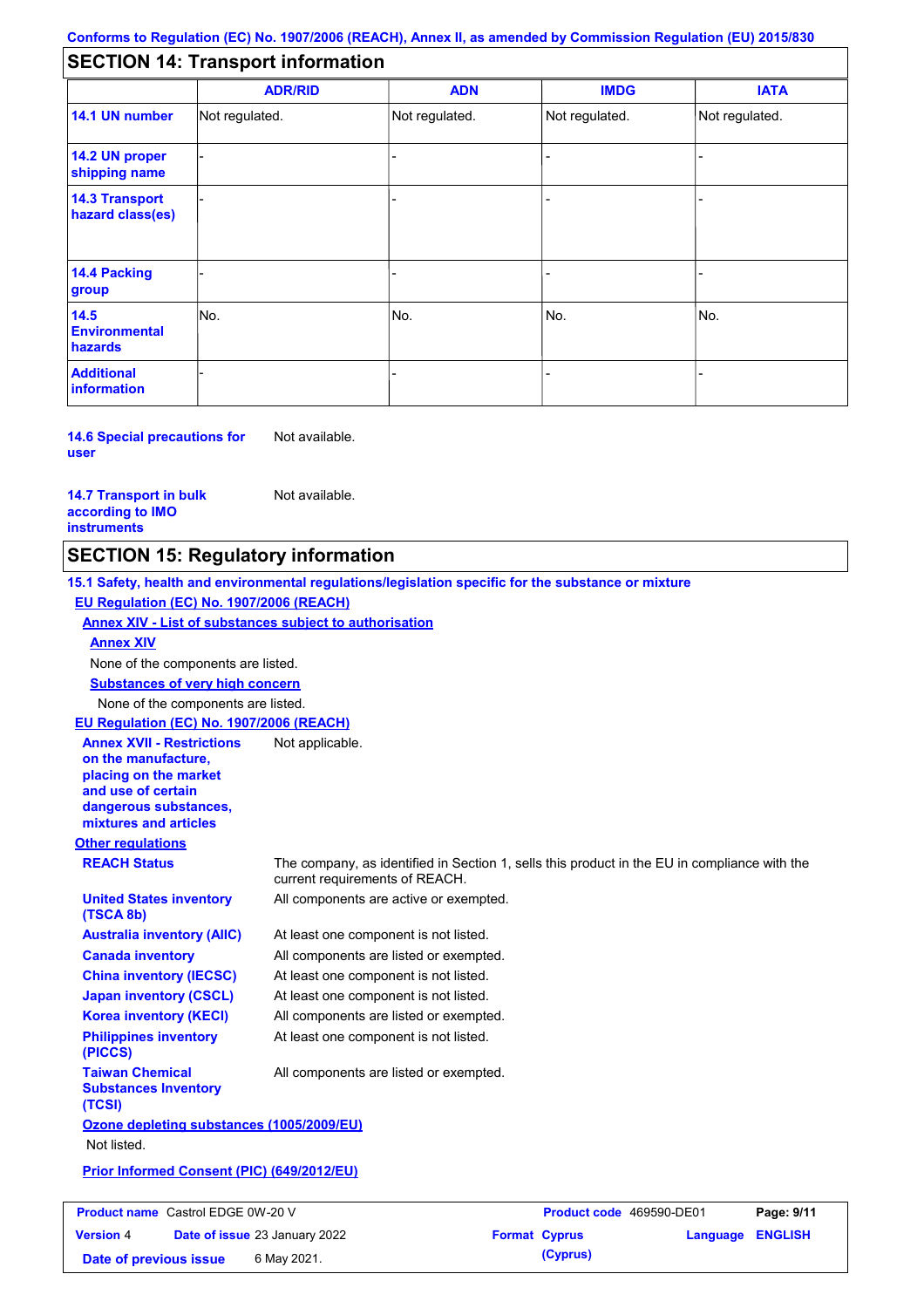# **SECTION 15: Regulatory information**

Not listed.

**Persistent Organic Pollutants** Not listed.

### **EU - Water framework directive - Priority substances**

None of the components are listed.

### **Seveso Directive**

This product is not controlled under the Seveso Directive.

| <b>15.2 Chemical safety</b> | A Chemical Safety Assessment has been carried out for one or more of the substances within  |
|-----------------------------|---------------------------------------------------------------------------------------------|
| assessment                  | this mixture. A Chemical Safety Assessment has not been carried out for the mixture itself. |

# **SECTION 16: Other information**

| <b>Abbreviations and acronyms</b> | ADN = European Provisions concerning the International Carriage of Dangerous Goods by<br>Inland Waterway |
|-----------------------------------|----------------------------------------------------------------------------------------------------------|
|                                   | ADR = The European Agreement concerning the International Carriage of Dangerous Goods by                 |
|                                   | Road                                                                                                     |
|                                   | ATE = Acute Toxicity Estimate<br><b>BCF</b> = Bioconcentration Factor                                    |
|                                   |                                                                                                          |
|                                   | CAS = Chemical Abstracts Service                                                                         |
|                                   | CLP = Classification, Labelling and Packaging Regulation [Regulation (EC) No. 1272/2008]                 |
|                                   | CSA = Chemical Safety Assessment                                                                         |
|                                   | CSR = Chemical Safety Report                                                                             |
|                                   | DMEL = Derived Minimal Effect Level                                                                      |
|                                   | DNEL = Derived No Effect Level                                                                           |
|                                   | EINECS = European Inventory of Existing Commercial chemical Substances                                   |
|                                   | ES = Exposure Scenario                                                                                   |
|                                   | EUH statement = CLP-specific Hazard statement                                                            |
|                                   | EWC = European Waste Catalogue                                                                           |
|                                   | GHS = Globally Harmonized System of Classification and Labelling of Chemicals                            |
|                                   | IATA = International Air Transport Association                                                           |
|                                   | IBC = Intermediate Bulk Container                                                                        |
|                                   | IMDG = International Maritime Dangerous Goods                                                            |
|                                   | LogPow = logarithm of the octanol/water partition coefficient                                            |
|                                   | MARPOL = International Convention for the Prevention of Pollution From Ships, 1973 as                    |
|                                   | modified by the Protocol of 1978. ("Marpol" = marine pollution)                                          |
|                                   | OECD = Organisation for Economic Co-operation and Development                                            |
|                                   | PBT = Persistent, Bioaccumulative and Toxic                                                              |
|                                   | <b>PNEC</b> = Predicted No Effect Concentration                                                          |
|                                   | REACH = Registration, Evaluation, Authorisation and Restriction of Chemicals Regulation                  |
|                                   | [Regulation (EC) No. 1907/2006]                                                                          |
|                                   | RID = The Regulations concerning the International Carriage of Dangerous Goods by Rail                   |
|                                   | RRN = REACH Registration Number                                                                          |
|                                   | SADT = Self-Accelerating Decomposition Temperature                                                       |
|                                   | SVHC = Substances of Very High Concern                                                                   |
|                                   | STOT-RE = Specific Target Organ Toxicity - Repeated Exposure                                             |
|                                   | STOT-SE = Specific Target Organ Toxicity - Single Exposure                                               |
|                                   | TWA = Time weighted average                                                                              |
|                                   | $UN = United Nations$                                                                                    |
|                                   | $UVCB = Complex\;hydrocarbon\; substance$                                                                |
|                                   | VOC = Volatile Organic Compound                                                                          |
|                                   | vPvB = Very Persistent and Very Bioaccumulative                                                          |
|                                   | Varies = may contain one or more of the following 64741-88-4 / RRN 01-2119488706-23,                     |
|                                   | 64741-89-5 / RRN 01-2119487067-30, 64741-95-3 / RRN 01-2119487081-40, 64741-96-4/ RRN                    |
|                                   | 01-2119483621-38, 64742-01-4 / RRN 01-2119488707-21, 64742-44-5 / RRN                                    |
|                                   | 01-2119985177-24, 64742-45-6, 64742-52-5 / RRN 01-2119467170-45, 64742-53-6 / RRN                        |
|                                   | 01-2119480375-34, 64742-54-7 / RRN 01-2119484627-25, 64742-55-8 / RRN                                    |
|                                   | 01-2119487077-29, 64742-56-9 / RRN 01-2119480132-48, 64742-57-0 / RRN                                    |
|                                   | 01-2119489287-22, 64742-58-1, 64742-62-7 / RRN 01-2119480472-38, 64742-63-8,                             |
|                                   | 64742-65-0 / RRN 01-2119471299-27, 64742-70-7 / RRN 01-2119487080-42, 72623-85-9 /                       |
|                                   | RRN 01-2119555262-43, 72623-86-0 / RRN 01-2119474878-16, 72623-87-1 / RRN                                |
|                                   | 01-2119474889-13                                                                                         |

### **Procedure used to derive the classification according to Regulation (EC) No. 1272/2008 [CLP/GHS]**

|                  | <b>Classification</b>                                                  | <b>Justification</b>                                           |  |  |  |
|------------------|------------------------------------------------------------------------|----------------------------------------------------------------|--|--|--|
| Not classified.  |                                                                        |                                                                |  |  |  |
|                  | <b>Product name</b> Castrol EDGE 0W-20 V                               | Page: 10/11<br>Product code 469590-DE01                        |  |  |  |
| <b>Version 4</b> | Date of issue 23 January 2022<br>6 May 2021.<br>Date of previous issue | <b>ENGLISH</b><br><b>Format Cyprus</b><br>Language<br>(Cyprus) |  |  |  |